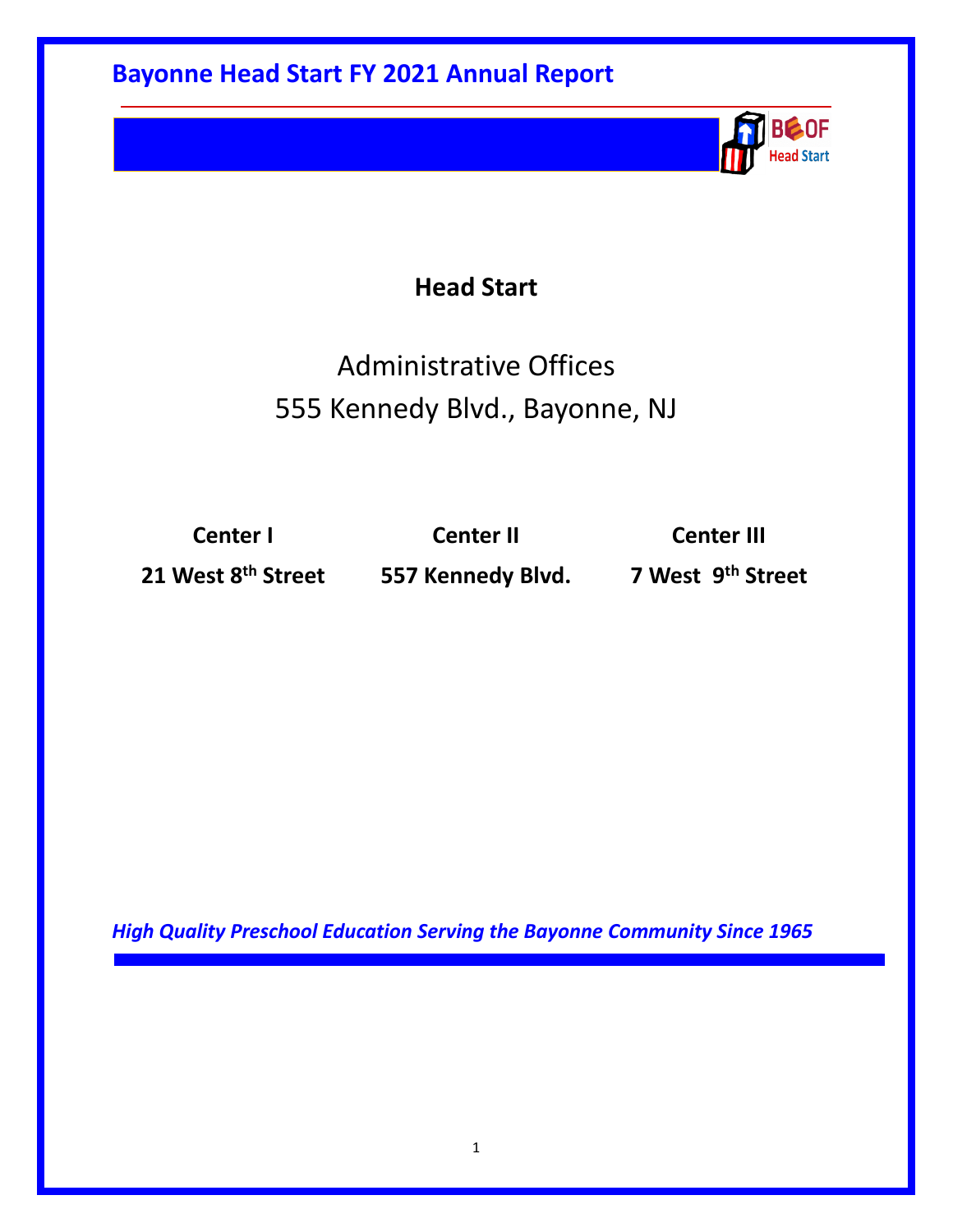**BCOF Head Start** 



| <b>INTRODUCTION and MISSION</b>                      | 3  |
|------------------------------------------------------|----|
| <b>DESCRIPTION OF THE PROGRAM</b>                    | 4  |
| Knowledge and Skills Domains                         | 5  |
| <b>Domain Elements</b>                               | 5  |
| <b>EARLY CHILDHOOD EDUCATION</b>                     | 5  |
| STAFF TRAINING & PROFESSIONAL CREDENTIALS            | 6  |
| <b>INDIVIDUALIZATION</b>                             | 7  |
| FY 2021 ENROLLMENT FACTS and ENROLLMENT STATISTICS   | 8  |
| FY 2021 Health Insurance Indicators                  | 9  |
| FY 2021 Health Services Performance Indicators       | 9  |
| FY 2021 Disabilities Screening and Assessment        | 9  |
| <b>GOVERNANCE and MANAGEMENT</b>                     | 10 |
| <b>FINANCIAL AUDIT</b>                               | 11 |
| FY 2021 Budgetary Expenditures                       | 11 |
| FUNDING SOURCES and Proposed FY 2022 Budget          | 12 |
| <b>SPECIAL SERVICES FOR CHILDREN</b>                 | 13 |
| <b>Preschool Disabilities Services</b>               | 13 |
| Speech and Language Services for Head Start Children | 14 |
| <b>Disabilities Services</b>                         | 14 |
| PREPARING CHILDREN FOR KINDERGARTEN                  | 14 |
| Kindergarten Readiness                               | 15 |
| <b>TRANSITION</b>                                    | 16 |
| <b>FAMILY INVOLVEMENT ACTIVITIES</b>                 | 17 |
| <b>ON-SITE MONITORING REVIEW</b>                     | 18 |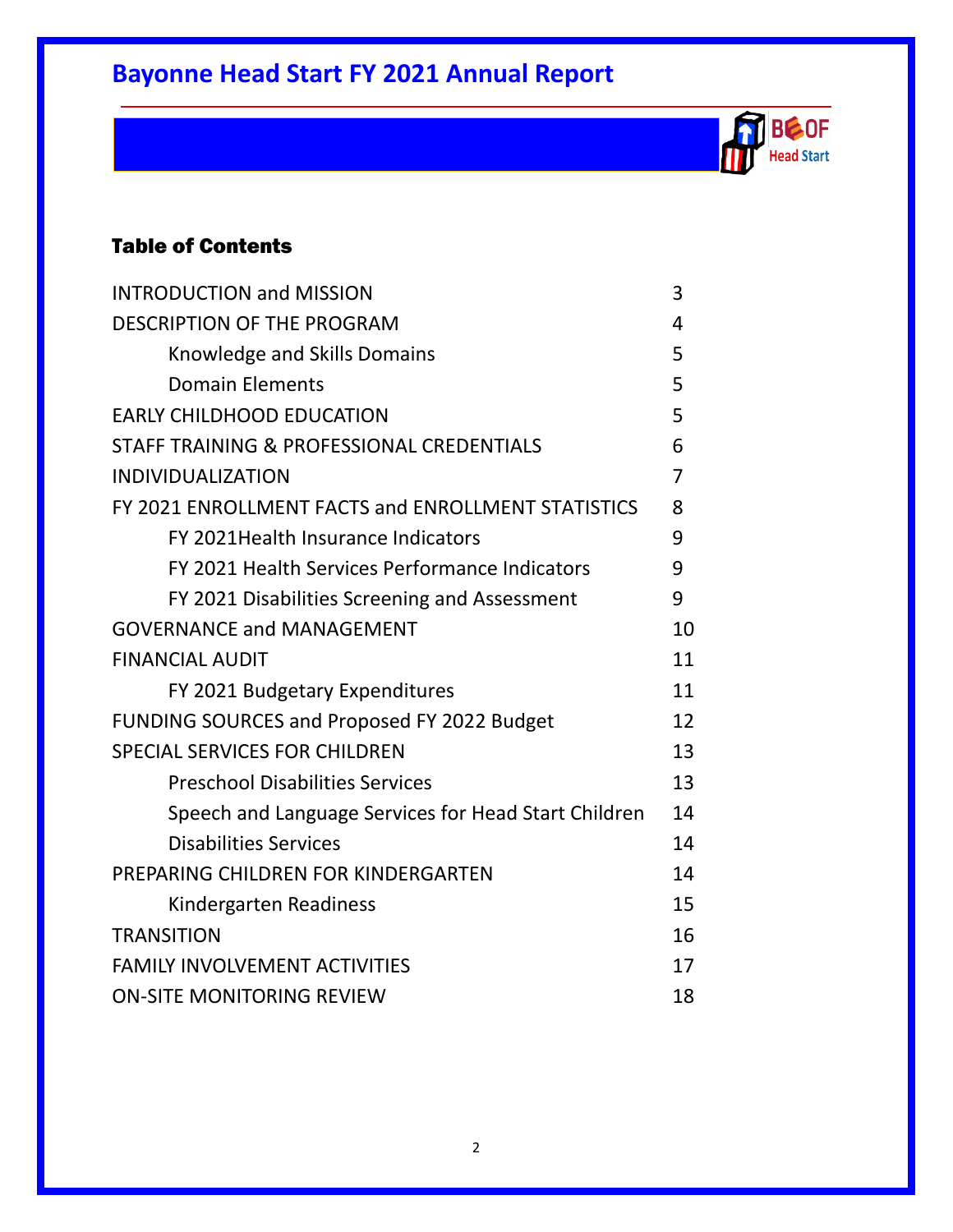

### Introduction

*Bayonne Economic Opportunity Foundation Head Start (Bayonne Head Start) strives to bring about a greater degree of social competence in children of low-income families. To accomplish this, a comprehensive developmental program has been designed to meet the needs of children, including disability, education, health, nutrition, social services, and parent engagement. The program strives to establish a pattern of success within each child that will promote a feeling of confidence in future endeavors. Experiences for the child and family help to foster a sense of dignity and self-worth that promote active involvement in family and community for the overall improvement of the family's living standards. The program supports and strengthens the parent-child relationships and engages families around children's learning and development.* 

### Mission Statement

*Bayonne Head Start's overall mission is to promote school readiness of children ages 3 to 5 from low- income families and children with special needs from Bayonne, N.J. by supporting their development in a comprehensive way. Children's readiness for school and beyond is fostered through individualized learning experiences. Its economic development, educational and human services programs shall be directed towards that goal.*

*Bayonne Head Start believes that every person has the ability to enhance their being if their individual needs are met. Therefore, Bayonne Head Start will engage parents*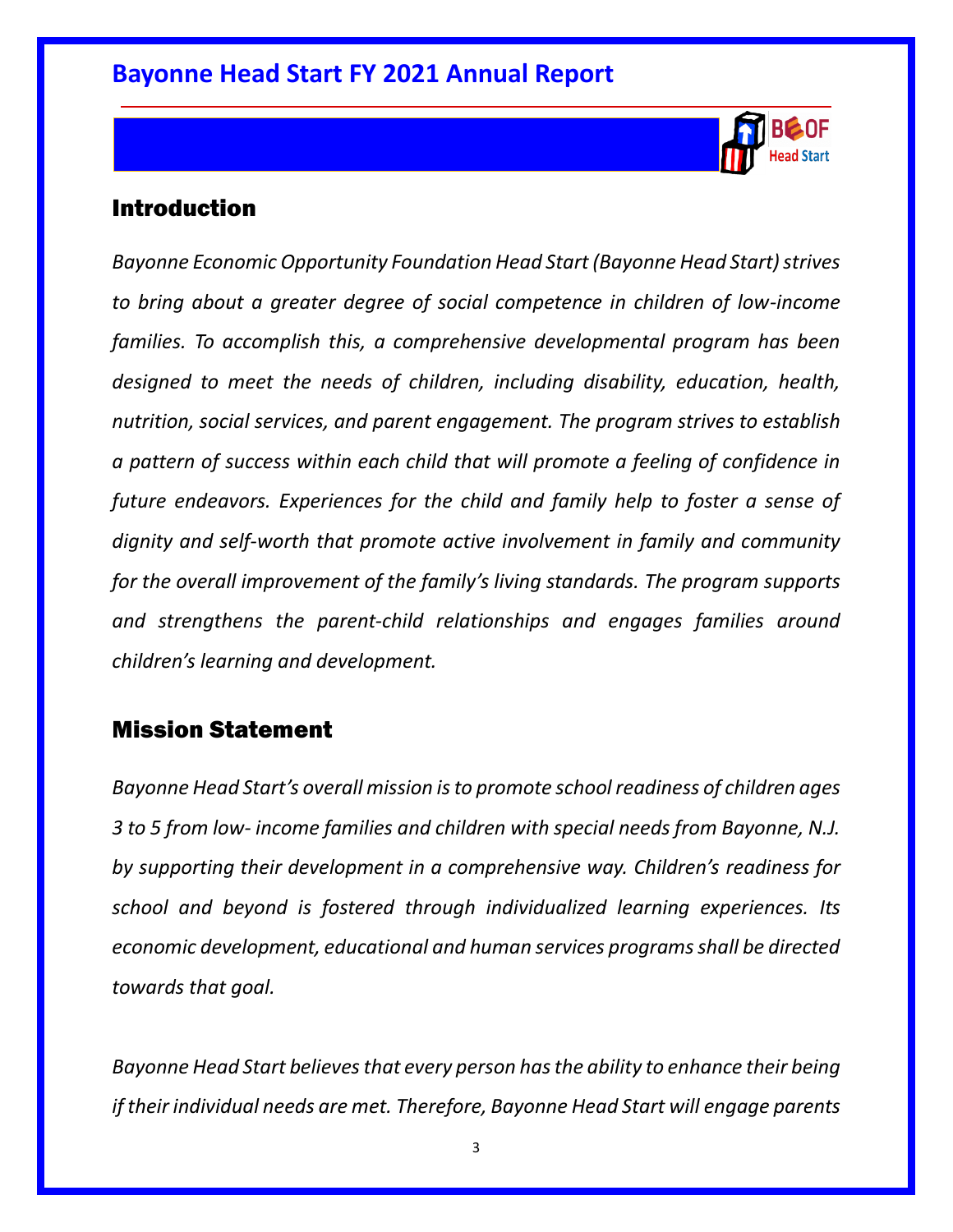

*in setting priorities to set goals by providing resources and opportunities for social, intellectual and physical growth for both the family and child. Bayonne Head Start is responsive to the ethnic, cultural and linguistic heritage of each child and family.*

#### **Description of the Program**

The Bayonne Head Start program has provided high quality preschool and early childhood educational services to low-income children and families in Bayonne, New Jersey for 56 years. We offer a full-day program to children in three centers located in the city of Bayonne. Our focus is to provide children with the best possible services and support to promote their cognitive, intellectual, social, emotional, health, nutrition, and developmental needs so that they can reach their highest potential to be successful in life.

The program operates from 8:30 am until 2:30 pm. Transportation services are available to a limited number of students who do not live within walking distance to any of the three centers. All children receive a nutritious breakfast, lunch, and snack during the day.

The Bayonne Head Start curriculum and child development services are based on the Head Start Child Development Early Learning Framework. This framework comprises two areas which early childhood education experts believe are critical for the developmental needs of children ages three to five:

#### **Knowledge and Skills Domains**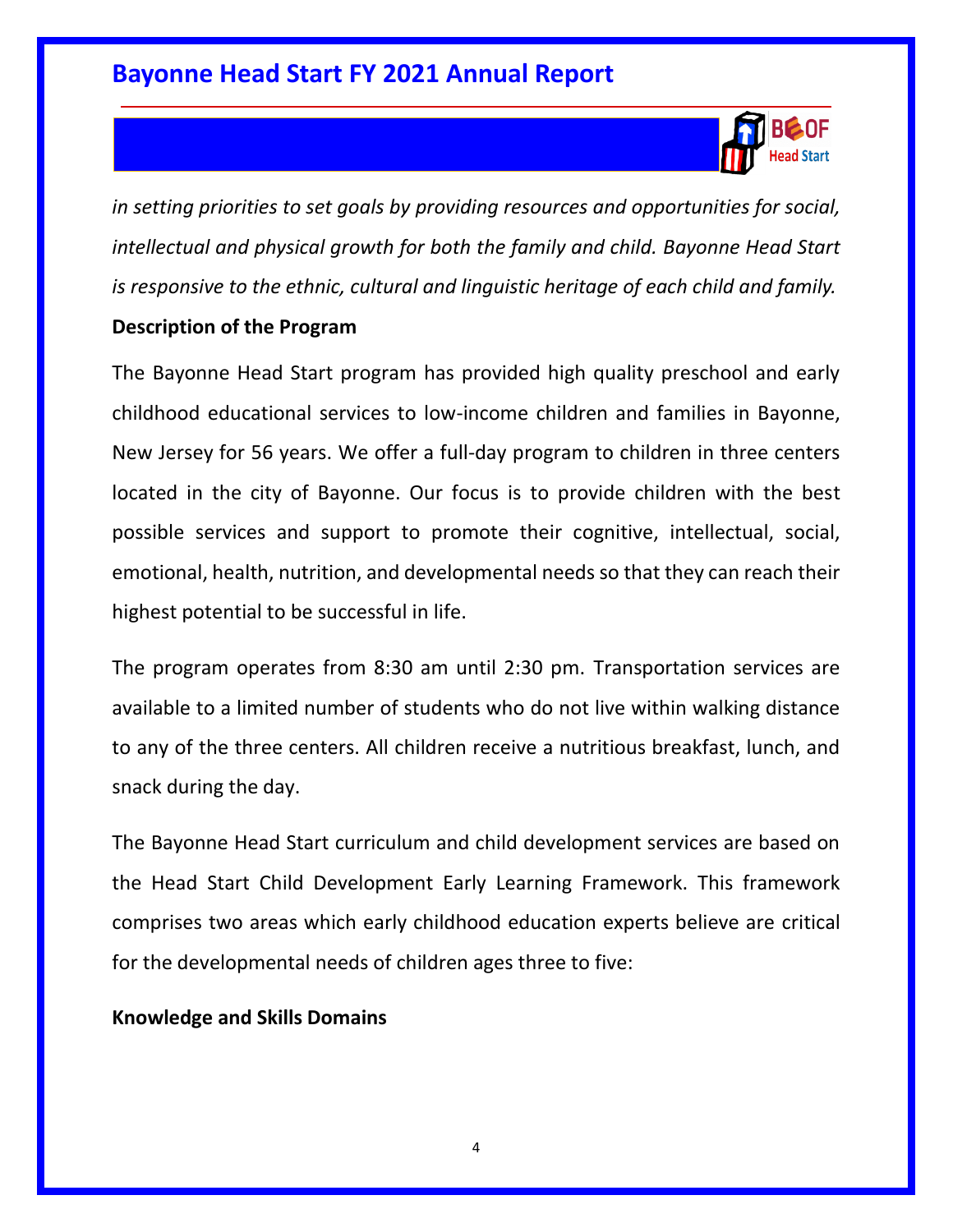

• Literacy, Mathematics, Science, Logic and Reasoning, Social Studies, Language Development, Creative Development, Physical Development and Health, and English Language Development

#### **Domain Elements**

• Early Writing, Book Appreciation, Phonological Awareness, Number Concepts, Relationships, Quantities, Geometry, Measurement, Patterns, Scientific Skills, Methods, Reasoning and Problem-Solving, Symbolic Representation, History, People and the Environment, Community and Family, Receptive and Expressive Language, Music, Art and Drama, Gross Motor and Fine Motor Skills, Health Knowledge, and Healthy Lifestyle Practices

#### **Early Childhood Education**

- We use the **High Scope Curriculum** which incorporates core outcomes and benchmarks of the *New Jersey State Department of Education Preschool Teaching & Learning Expectations: Standards of Quality*  www.nj.gov/education/ece/guide/standards.gov
- All children receive behavioral, health, mental health, developmental and disabilities screenings and assessments *within 45 days of enrollment in Bayonne Head Start.* Formal Developmental Screening is performed annually using the Brigance Preschool Screen – www.curriculumassociates.com
- $\blacktriangleright$  Tracking and assessment of learning and development is performed three times annually with each child using the **Online Classroom Observation Record (COR Advantage)**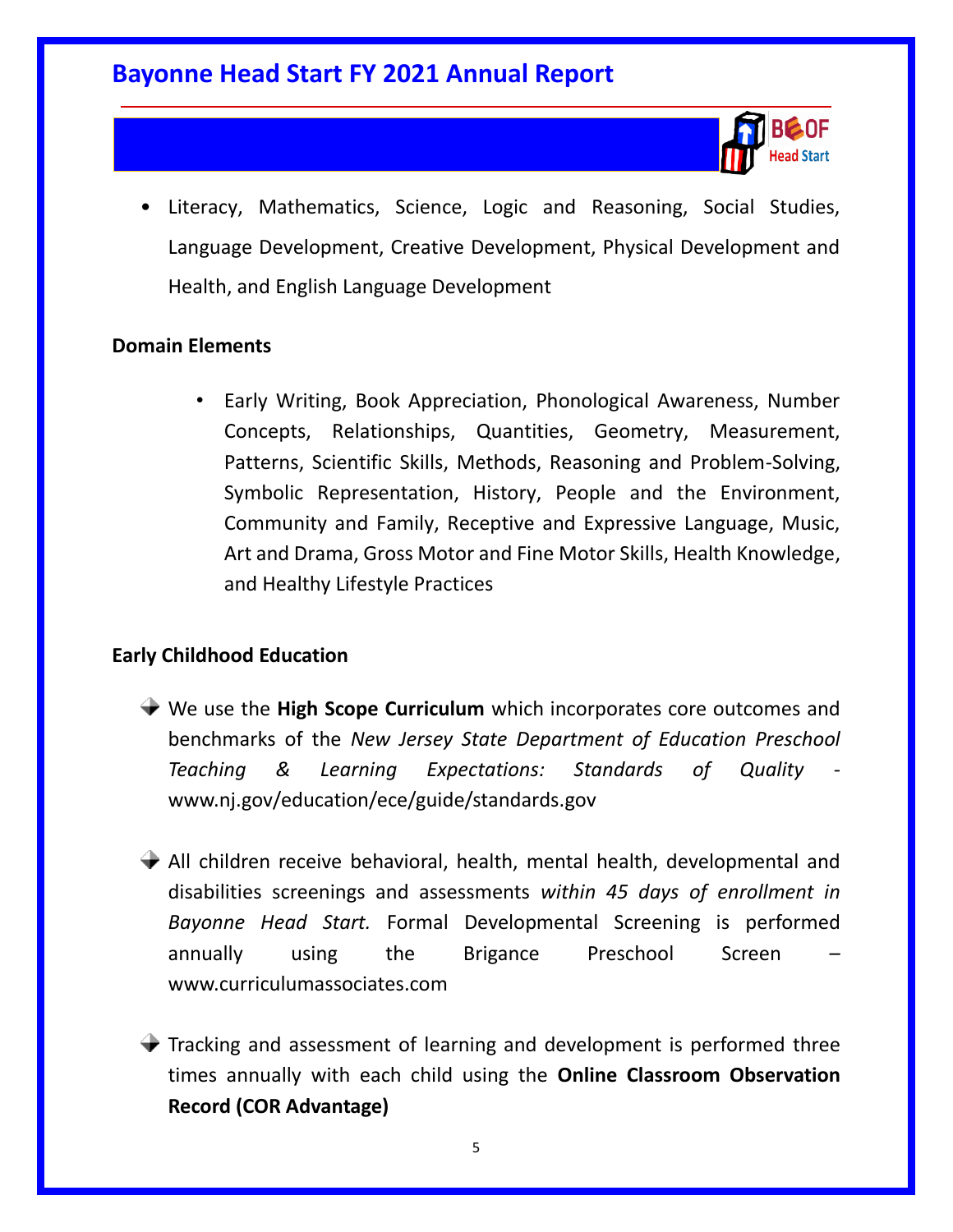

- $\blacktriangleright$  Parent/Teacher conferences are held three times a year for each child
- $\rightarrow$  Portfolios are developed for each child showing their work throughout the year

#### **STAFF TRAINING & PROFESSIONAL CREDENTIALS**

Bayonne Head Start teachers may possess a combination of the following: Bachelor's Degree, the Bachelor's Degree with P-3 certification and the Associate's Degree in Early Childhood. Teacher assistants have met professional standards by possessing a CDA Credential, Associate's Degree or Bachelor's Degree in early childhood education.

The Education, Mental Health /Disabilities and Social Service Managers possess MA Degrees in their field of expertise. The Health and Nutrition Manager has an R.N. Managers focus on key service areas and work as a team to integrate learning, development and inclusion in: Education, Disabilities, Health, Mental Health, Family and Community Partnerships.

Teachers and managers are supported by the following professional consultants and practitioners:

- Mental Health Consultant
- Nutrition Consultant
- Education Consultant
- Coaching Consultant
- Learning consultants through High Scope, State of NJ Head Start Collaboration Office, and the Early Childhood Education (ECE) Specialists from the Department of Health and Human Services / Administration for Children and Families Region II Head Start
- Best Practices in early childhood education are supported at Bayonne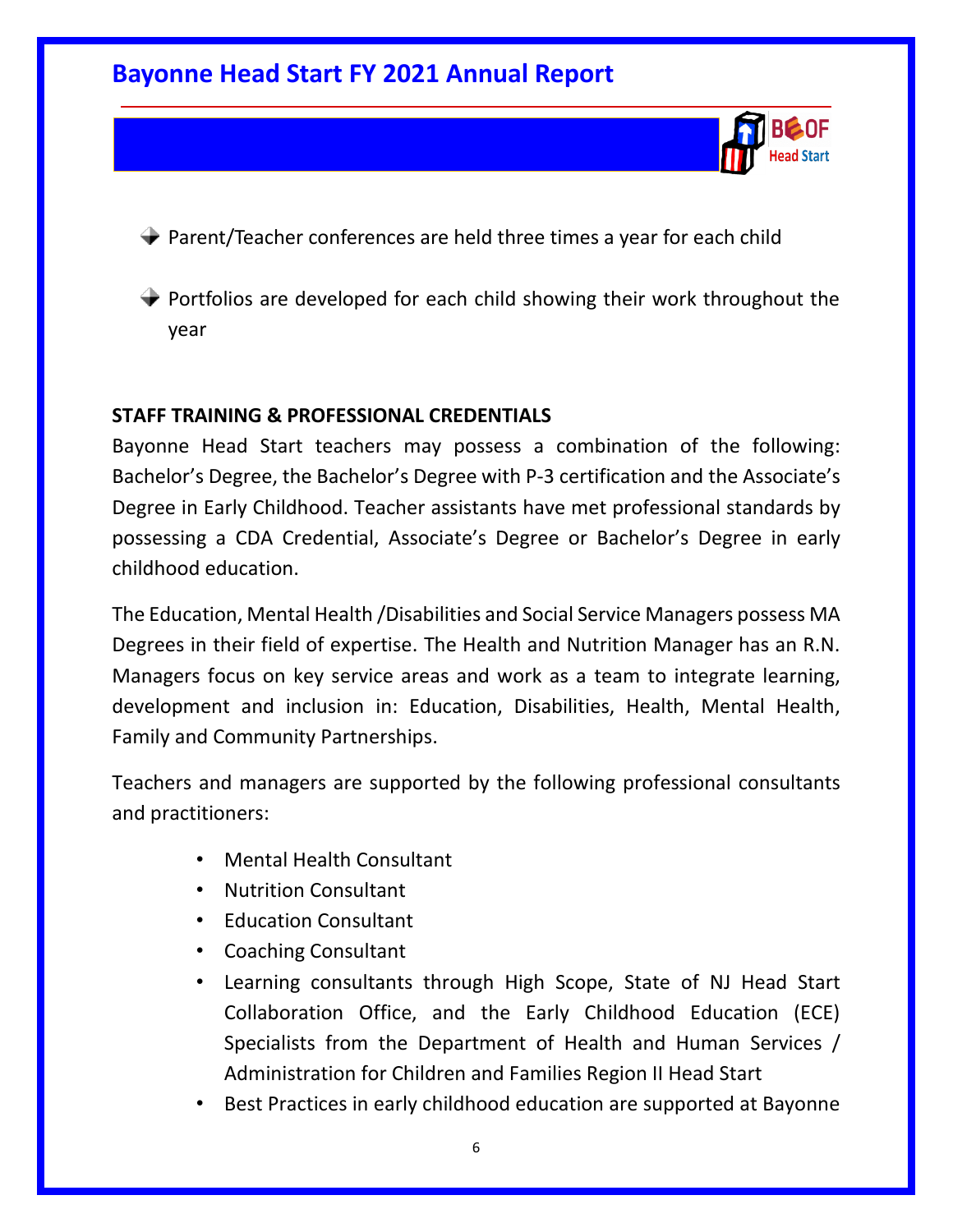

Head Start by research and practice from leading scholars and practitioners in the field of early childhood education

#### **Individualization to Support School Readiness**

Bayonne Head Start, in collaboration with the family, individualizes the program to meet each child's unique characteristics and strengths.

Individualization for all children is integral to the Bayonne Head Start program and children's success at being ready for kindergarten. Relationships with parents allow us to tailor the program to each individual child. Our education, health, mental health, disabilities, nutrition, and family and community partnership services are supportive of children's individual needs, abilities and learning styles.

Bayonne Head Start focuses on:

- Allowing children to learn at their own pace by interacting with the environment, through experimentation.
- Engaging activities which focus on cognitive and language development with attention to English language learners, children's unique attributes and strengths, and children with special needs
- Children's communication, literacy, mathematics, reasoning, and school readiness skills through exploration in the environment and engagement in activities with classmates, teachers, staff, and parents
- Working with children at their own pace to develop skills which will enhance cognitive development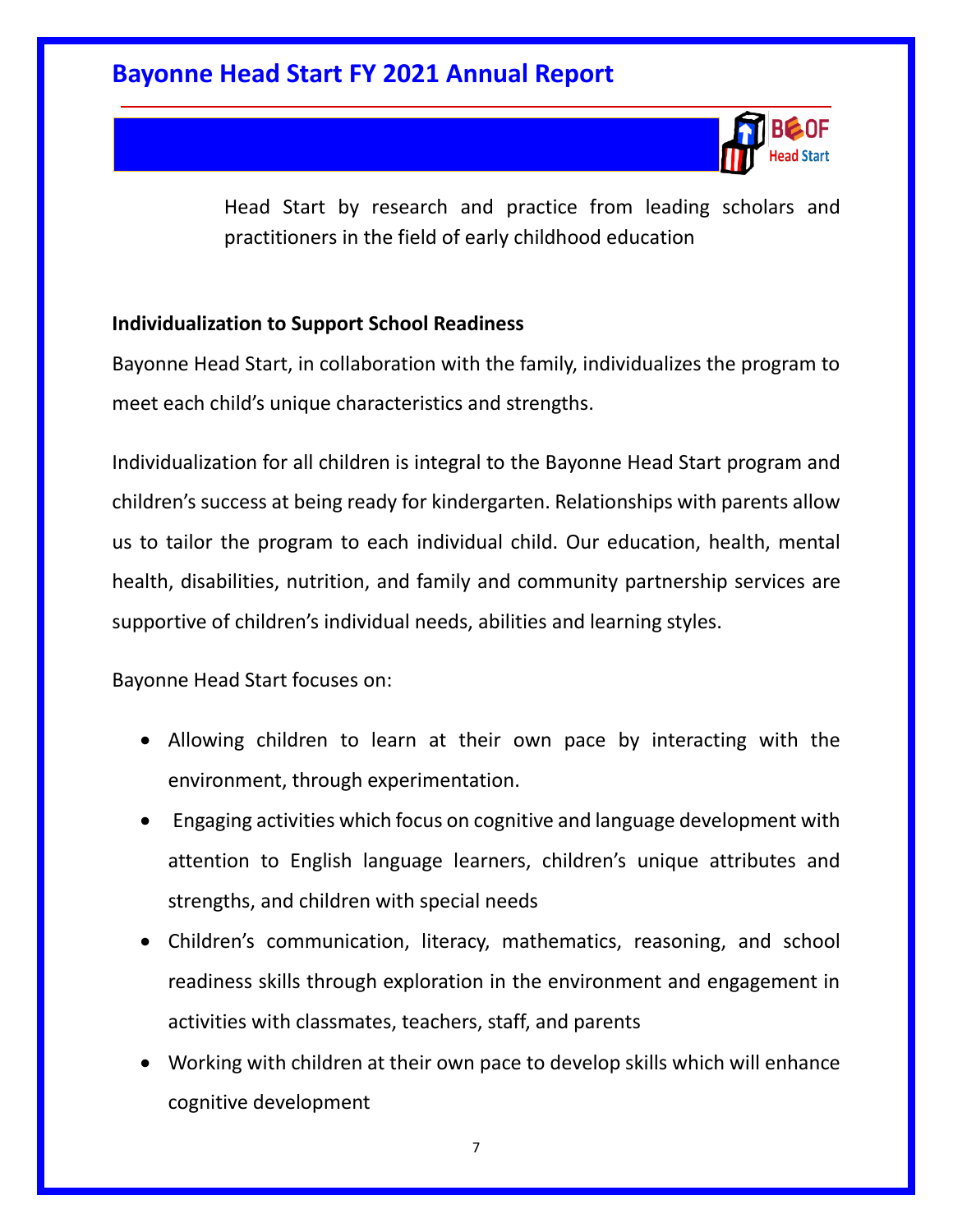

• Working in partnership with parents to support children's individual needs through regular meetings, conferences, updates, and providing suggestions for activities that can be utilized at home

### **Bayonne Head Start FY 2020-2021 Enrollment Facts**

| <b>Funded Enrollment</b>                                                                                  | <b>156</b> |
|-----------------------------------------------------------------------------------------------------------|------------|
| Cumulative Enrollment                                                                                     | 109        |
| Number of Children Enrolled                                                                               | 109        |
| Head Start total number of families served                                                                | 107        |
| Number of Children served as a percentage of all income eligible children in the Bayonne 90%<br>Community |            |
| Monthly enrollment                                                                                        | 100%       |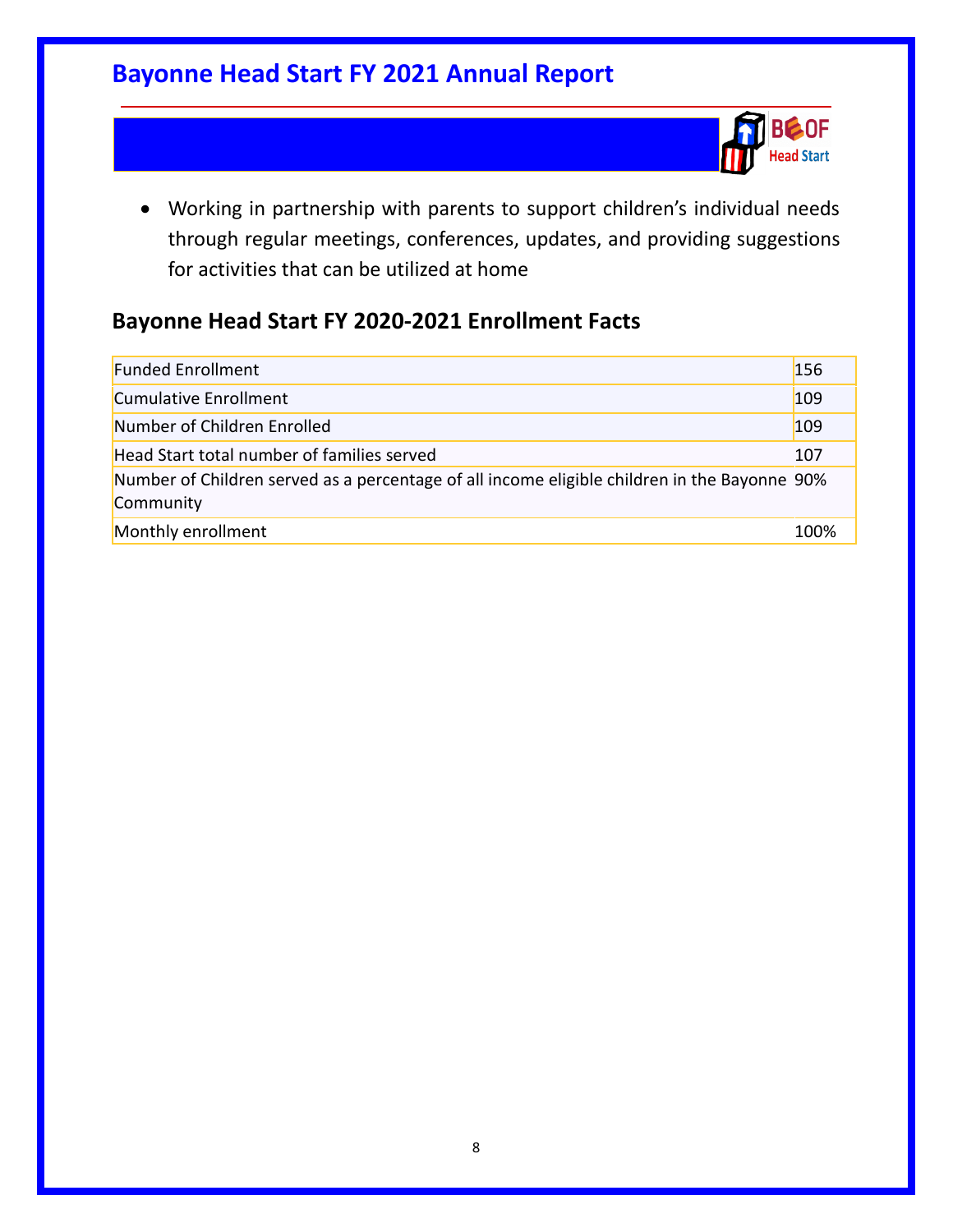|                                                  | <b>Head Start</b> |
|--------------------------------------------------|-------------------|
| FY 2020-2021 Health Insurance Indicators         |                   |
| Children with health insurance                   | 109               |
| Children enrolled in Medicaid and /or CHIP       | 104               |
| Children enrolled in state-only funded Insurance | 5                 |
| Children with private health insurance           | $\Omega$          |
| Children with no health insurance                | 0                 |

**BCOF** 

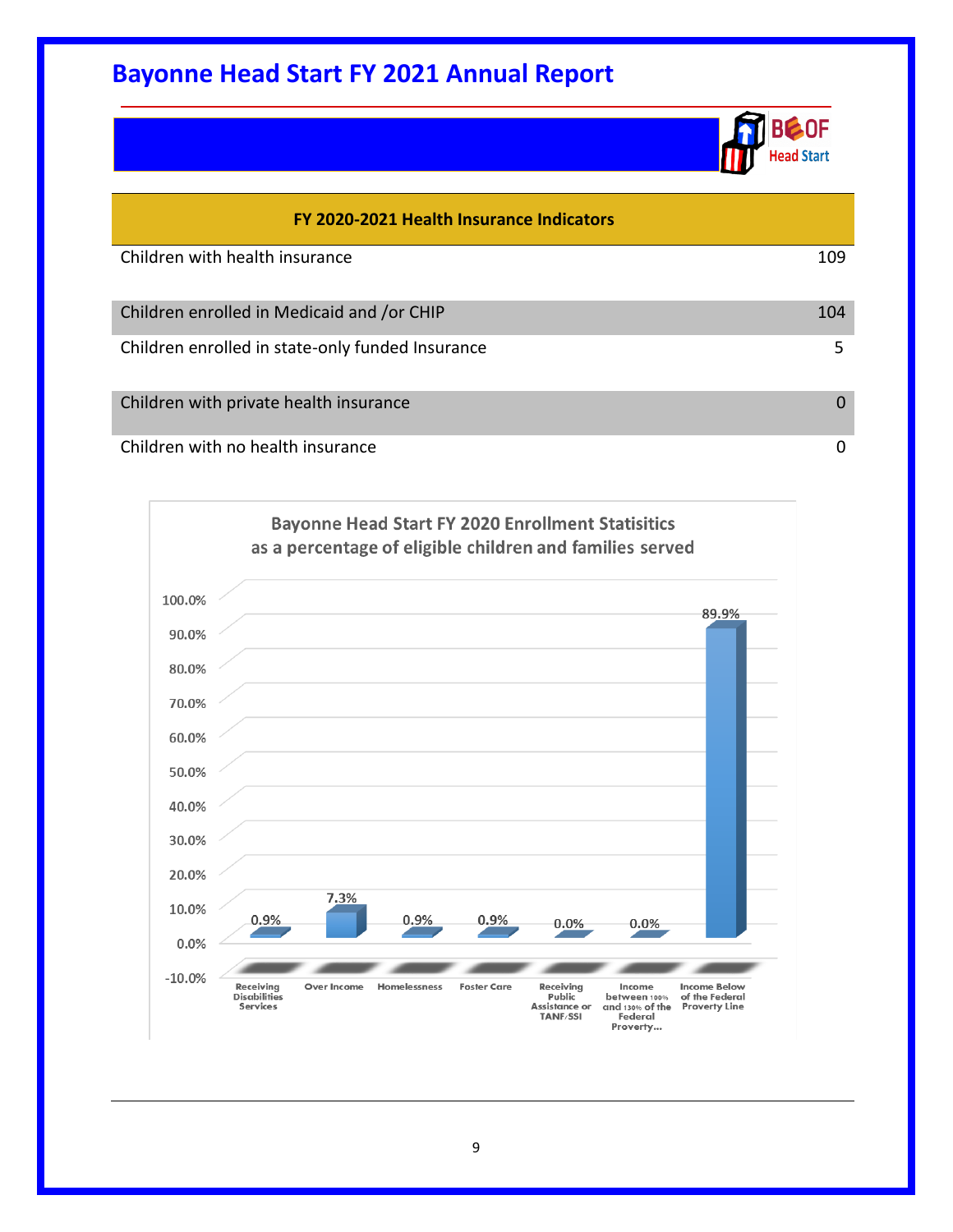![](_page_9_Picture_1.jpeg)

| FY 2020-2021 Health Services Performance Indicators                                                                                |      |
|------------------------------------------------------------------------------------------------------------------------------------|------|
| Percentage of children up to date on preventative health care                                                                      | 97%  |
| Percentage of children up to date or have received all possible<br>immunizations                                                   | 97%  |
| Percentage of children up to date on professional dental exams or<br>age-appropriate preventive or primary oral health care        | 94%  |
| Percentage of children with ongoing source of continuous,<br>accessible medical care                                               | 100% |
| Percentage of children with continuous, accessible dental care                                                                     | 100% |
| Percentage of children who meet the state's guidelines for an<br>exemption from immunizations                                      | 3%   |
| FY 2020-2021 Disabilities Screening and Assessment                                                                                 |      |
| Percentage of children who completed developmental, sensory, and<br>behavioral screenings                                          | 100% |
| Percentage of children who completed developmental, sensory, and<br>behavioral screenings and were identified as needing follow-up | 100% |

| assessment or formal evaluation to determine if they have a disability |      |
|------------------------------------------------------------------------|------|
| Percentage of children who were determined to be eligible to receive   | 100% |
| special education and related services and have received services      |      |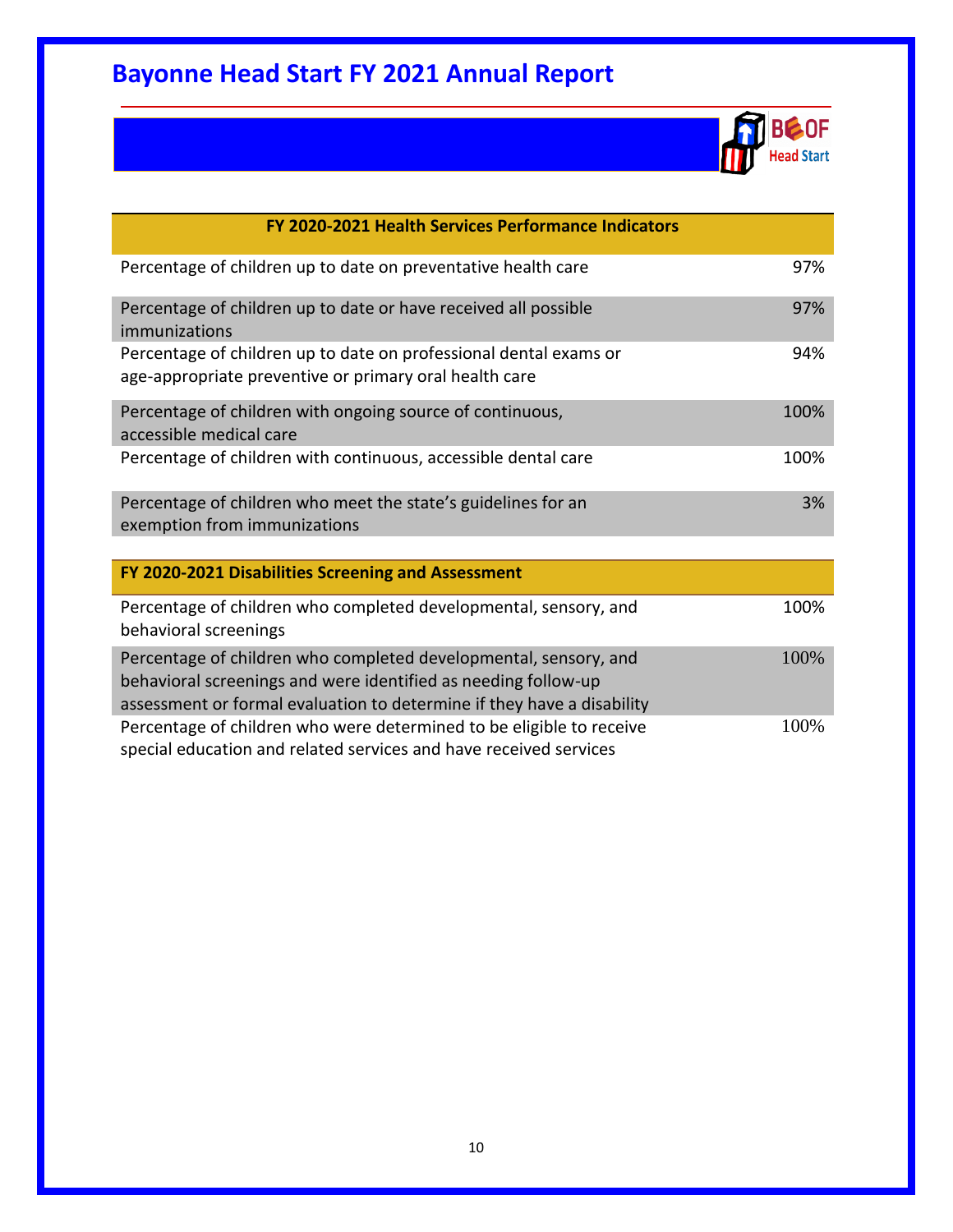![](_page_10_Picture_1.jpeg)

#### **GOVERNANCE & MANAGEMENT**

#### **SHARED GOVERNANCE**

**Board of Trustees** Community Representatives Parent Representatives

**Policy Council** 51% Parent representatives of currently enrolled children

#### **CEO/EXECUTIVE DIRECTOR – Samantha Howard**

| <b>BOARD OF TRUSTEES</b> | <b>REPRESENTATIVES</b> | <b>POLICY COUNCIL</b>           |
|--------------------------|------------------------|---------------------------------|
|                          | <b>Chester Banks</b>   |                                 |
| Anthony Timpanaro,       |                        | Mahwish Chaudhry                |
| Chairperson              | Michelle Byrd          | <b>President</b>                |
|                          | <b>Victor Pesantez</b> |                                 |
|                          | Kenneth Poesl          |                                 |
|                          |                        | Nalleli Willmore                |
| Diane Liming,            |                        | <b>Vice-President</b>           |
| <b>Vice Chairperson</b>  |                        |                                 |
|                          |                        | Julissa Torres                  |
|                          |                        | <b>Secretary</b>                |
| Nala Ortiz               |                        |                                 |
| <b>Secretary</b>         |                        |                                 |
|                          |                        |                                 |
| <b>Treasurer</b>         |                        |                                 |
| <b>Denise Dorans</b>     |                        |                                 |
|                          |                        |                                 |
|                          |                        | Nala Ortiz                      |
|                          |                        | <b>Community Representative</b> |
|                          |                        |                                 |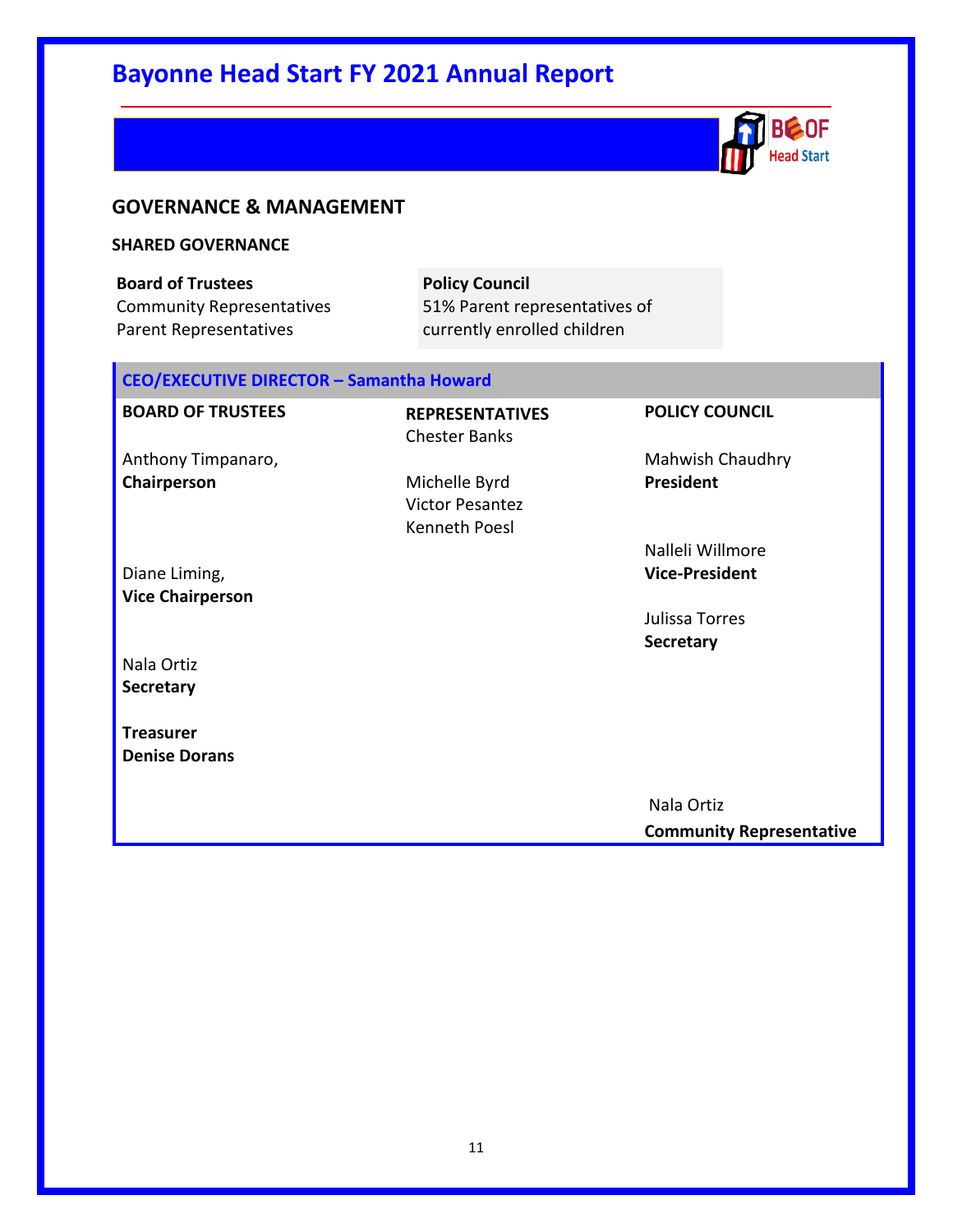![](_page_11_Picture_1.jpeg)

#### **Head Start Program Managers**

**Director** Rosemary Simnowitz

**Health Manager**  Tracey Chrzanowski **FCP COORDINATOR**  Lourdes Nunez

**Mental Health Manager/Dis. Manager/Consultant** Karla Infante

**CFO** Anthony Segarra

**Education/Literacy Manager Gail Lovell**

#### **Financial Audit**

*Bayonne Economic Opportunity Foundation's* annual independent audited financial statements for the year ended January 31, 2021 were issued by the HBK CPAs & Consultants, PC, CPAs and Consultants on July 14, 2021. An unqualified opinion was issued on the financial statements and no internal control or compliance findings were reported for the Head Start program.

#### **On-Site Monitoring "Fiscal" Review**

From October 1, 2018 to October 4, 2018 the Administration for Children and Families (ACF) conducted a Focus Two "Fiscal" monitoring review. Based on the information gathered during the review, the program is fully compliant with all of the requirements of the Head Start Performance Standards, laws, regulations and policy requirements.

The Head Start supports staff efforts through salaries that are comparable to similar positions in the community: teaching staff, managing staff including specialists and directors, family advocates, and other support staff. The organizational structure is aligned with goals, as well as being compliant with the Head Start Act and Head Start Performance Standards.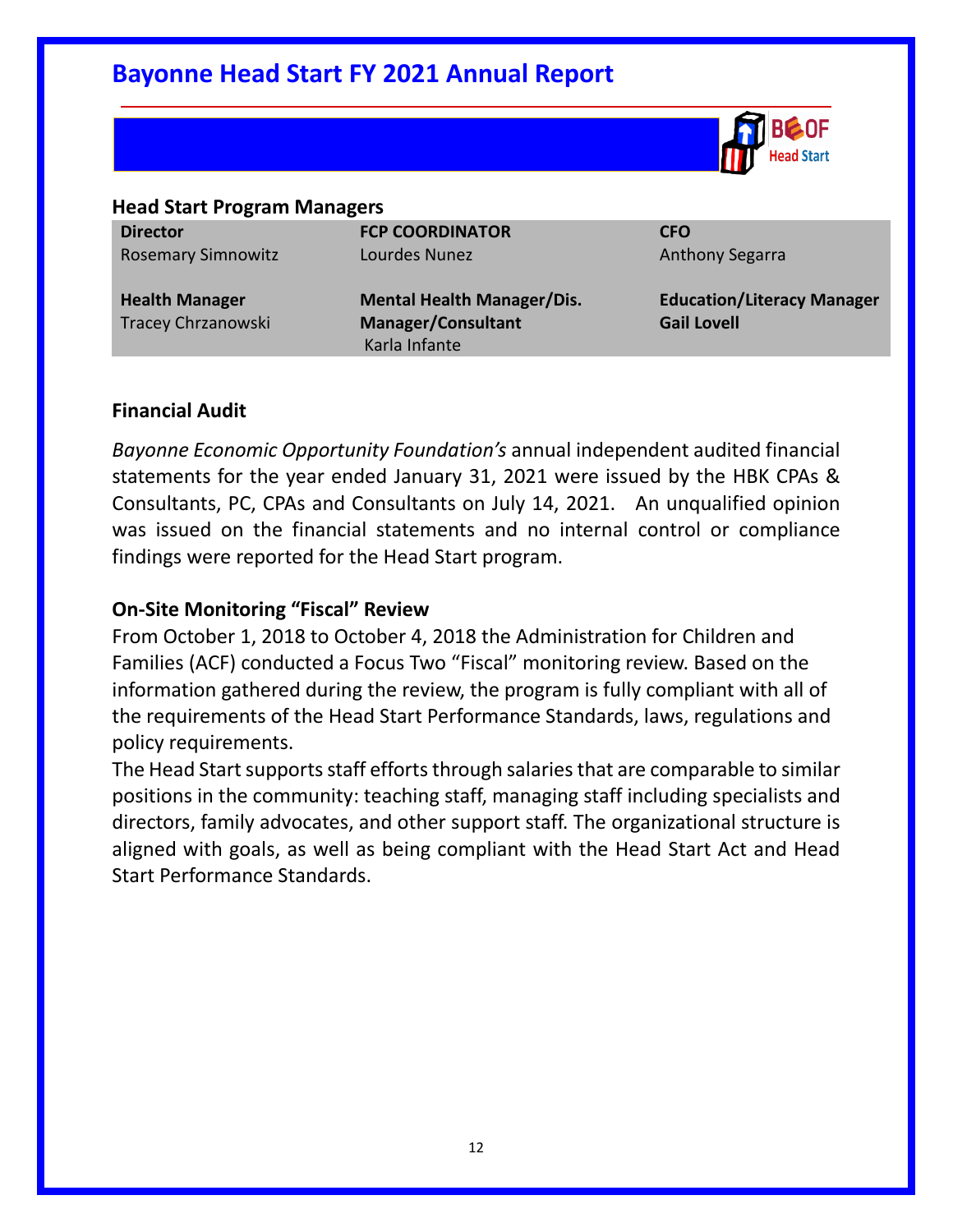![](_page_12_Picture_1.jpeg)

#### **FY 2021 Budgetary Expenditures (2/1/2020– 1/31/2021)**

**Bayonne Head Start is supported by Federal Funding:**

| <b>Department of Health &amp; Human Services</b>             |           |
|--------------------------------------------------------------|-----------|
| <b>Head Start</b>                                            | 1,548,176 |
| American Rescue Plan                                         | 66,404    |
| <b>Head Start COVID Funding</b>                              | 19,022    |
| <b>Holy Family Renovation</b>                                | 7,175     |
| Dept. of Agriculture - USDA (Grab and Go meals)              | 38,341    |
| <b>Total Federal Funding</b>                                 | 1,679,118 |
| In-Kind                                                      | 482,879   |
| <b>Other Funding Sources:</b>                                |           |
| Preschool Education Expansion Aid (PEEA), 6M thru HS FY      | 339,924   |
| <b>CDBG Security Guard Grant (City of Bayonne pass thru)</b> | 5,798     |
| <b>Total Other Funding Sources</b>                           | 345,722   |

#### **Total Head Start Support (Federal and Other Funding) 2,507,719**

![](_page_12_Figure_7.jpeg)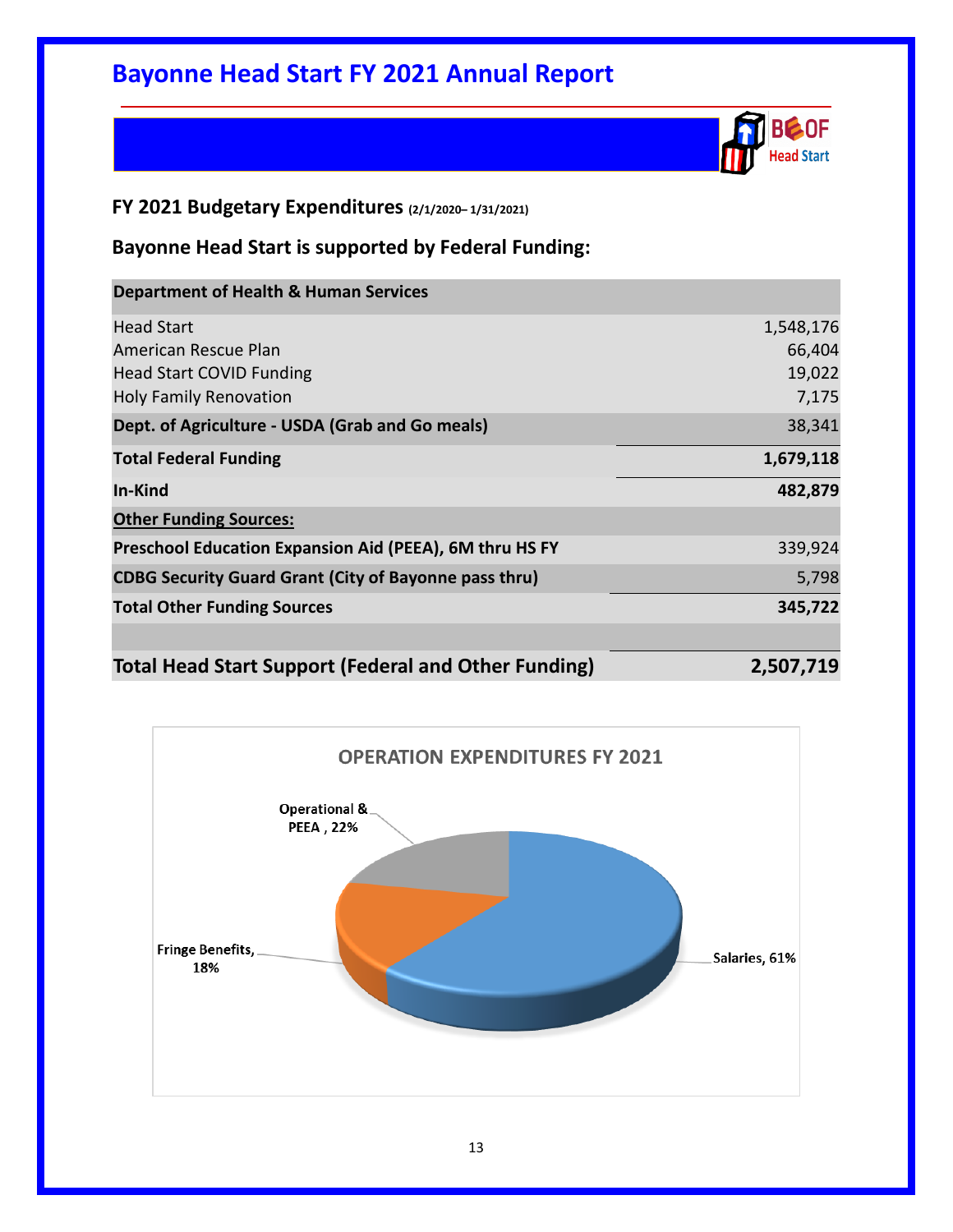![](_page_13_Picture_1.jpeg)

#### **FY 2022 Proposed Budget - Head Start Operation only (2/1/2021– 1/31/2022)**

Head Start Act for Fiscal Year (FY) 2021, Program Instruction, informed and approved Head Start grantee an increase of cost-of-living adjustment (COLA) of 1.5%, retroactive 2/1/2021.

On February 4, 2019, New Jersey Governor Phil Murphy signed A-15, which sets New Jersey on the path to raise the minimum wage to \$15 by 2024. Head Start applied the changes accordingly based on the NJ Law as follows for FY 2021:

- a) July 1, 2019, minimal wages from 8.95 to 10.00.
- b) January 1, 2020, minimal wage from 10.00 to 11.00
- c) January 1, 2021, minimal wage from 11.00 to 12.00
- d) January 1, 2022, minimal wage from 12.00 to 13.00

In July 2021, Bayonne Head Start renewed the contract with the Bayonne Board of Education for 45 slots shared parity to comply with the New Jersey Preschool Education Expansion Aid (PEEA) to expand and continue to provide exceptional services.

![](_page_13_Figure_10.jpeg)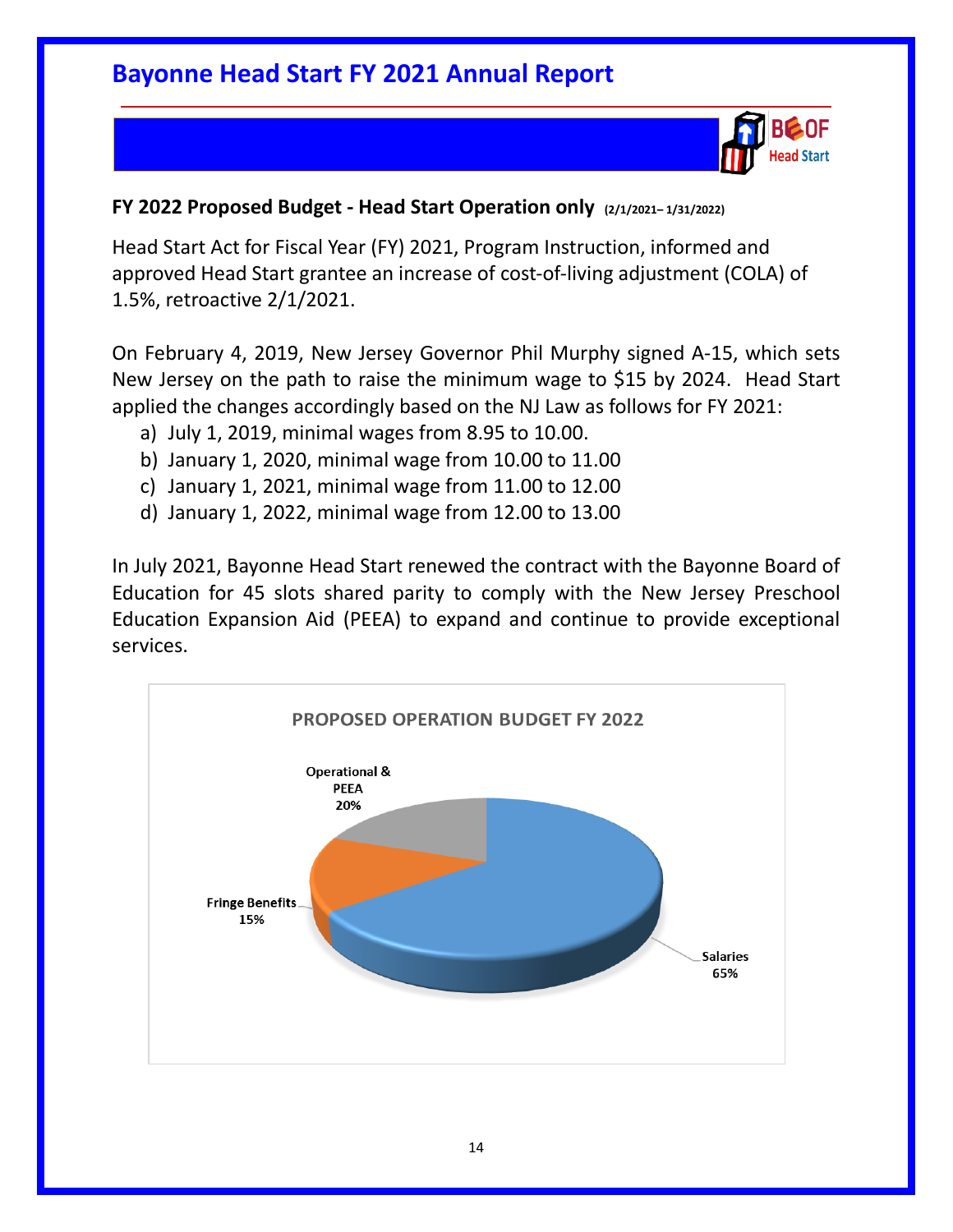![](_page_14_Picture_1.jpeg)

# **HOLY FAMILY RENOVATION PROJECT**

In September 2020, the Bayonne Economic Opportunity Foundation, the umbrella of the Bayonne Head Start was awarded for the Holy Family Major renovation project to relocate our current Head Start program into one location.

Renovations and repairs to the existing school building on the Holy Family Academy grounds will add much value to the Bayonne community. For years, the former school has sat vacant, falling into a state of disrepair and posing many safety and health related issues. With additional Head Start funding and other funding sources, BEOF will revitalize ten classrooms to occupy our current classrooms while breathing new life into a wonderful old structure and allowing it to continue as an integral part of the Bayonne community.

In 2021 an unforeseen U.S. demand greatly outstripped supply. Limited supplies became scarce reaching globally higher than pre-Covid-19 prices. Labor shortages impacted nationwide. The unprecedented pandemic Covid aftermath trigger prices to climb substantially impacted the renovation budget.

![](_page_14_Figure_6.jpeg)

Revised renovation budget, along with other funding sources from private donors, is expected to be completed by December 2022.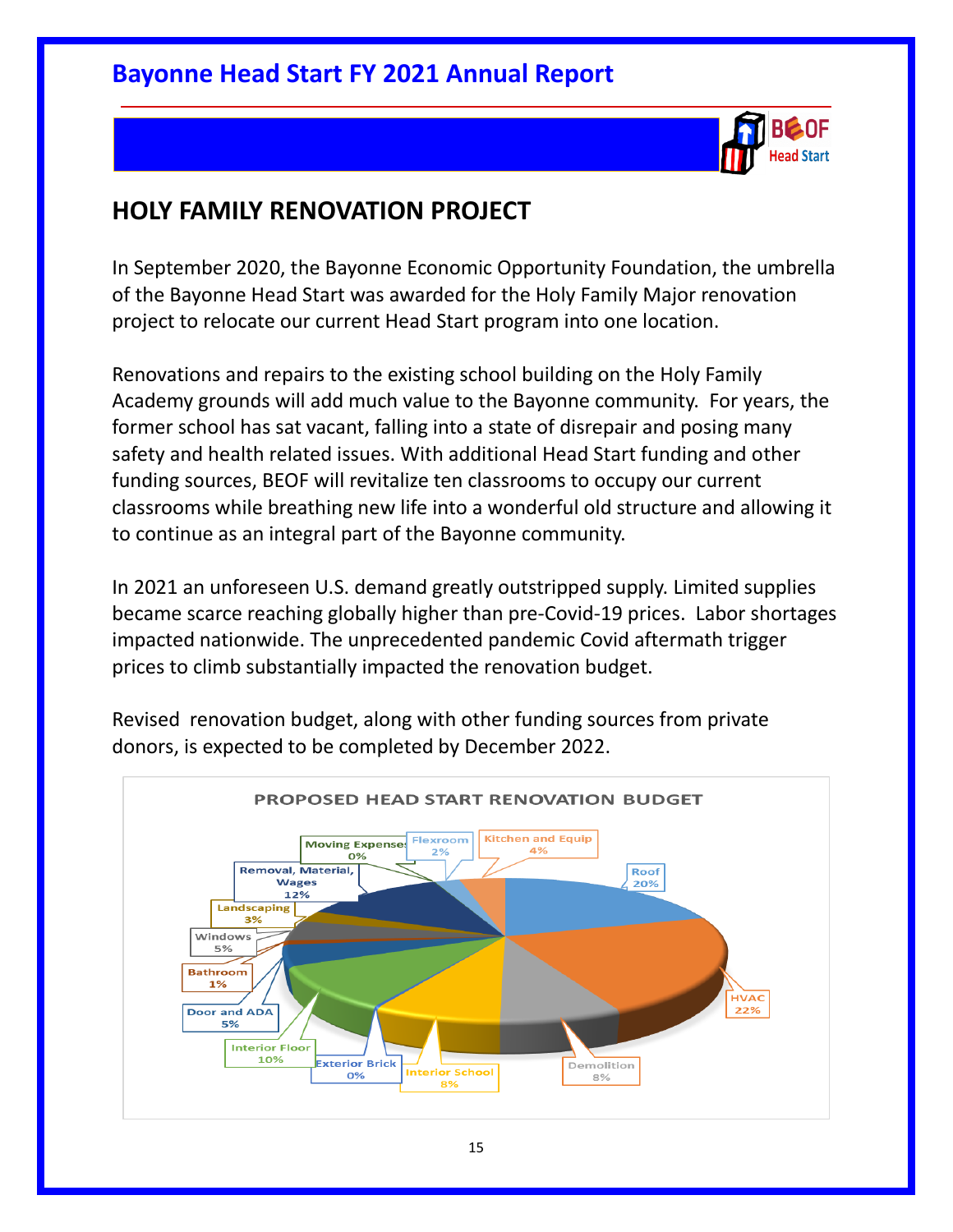![](_page_15_Picture_1.jpeg)

#### **Special Services for Children**

- All Children receive development, health, and mental health screenings
- All children identified with issues are referred to the Bayonne Board of Education Child Study Team for developmental and health related disabilities evaluation
- All identified children receive in-class support from the Bayonne Head Start service area:
	- **Mental Health / Disabilities—**Oversees the BBOE Inclusion children as well as the children receiving speech therapy
	- Makes observations, conducts parent/staff meetings and refers children and parents for counseling and support to the Bayonne Mental Health Clinic in Bayonne, N.J.
	- Provides in-class support and modifications as necessary
- Children identified as needing additional classroom support and who are awaiting BOE evaluations are referred to the Jersey City Medical Center's Child & Adolescent Behavioral Health Services or Hackensack University Hospital

#### **Preschool Disabilities Services**

Bayonne Head Start had 1 student with an IEP from the Bayonne Board of Education that were enrolled in the 2020-2021 program year.

• Bayonne Head Start provided facilities, teaching staff, nutrition, health services and classroom equipment. Disabilities services were provided through the Bayonne Board of Education.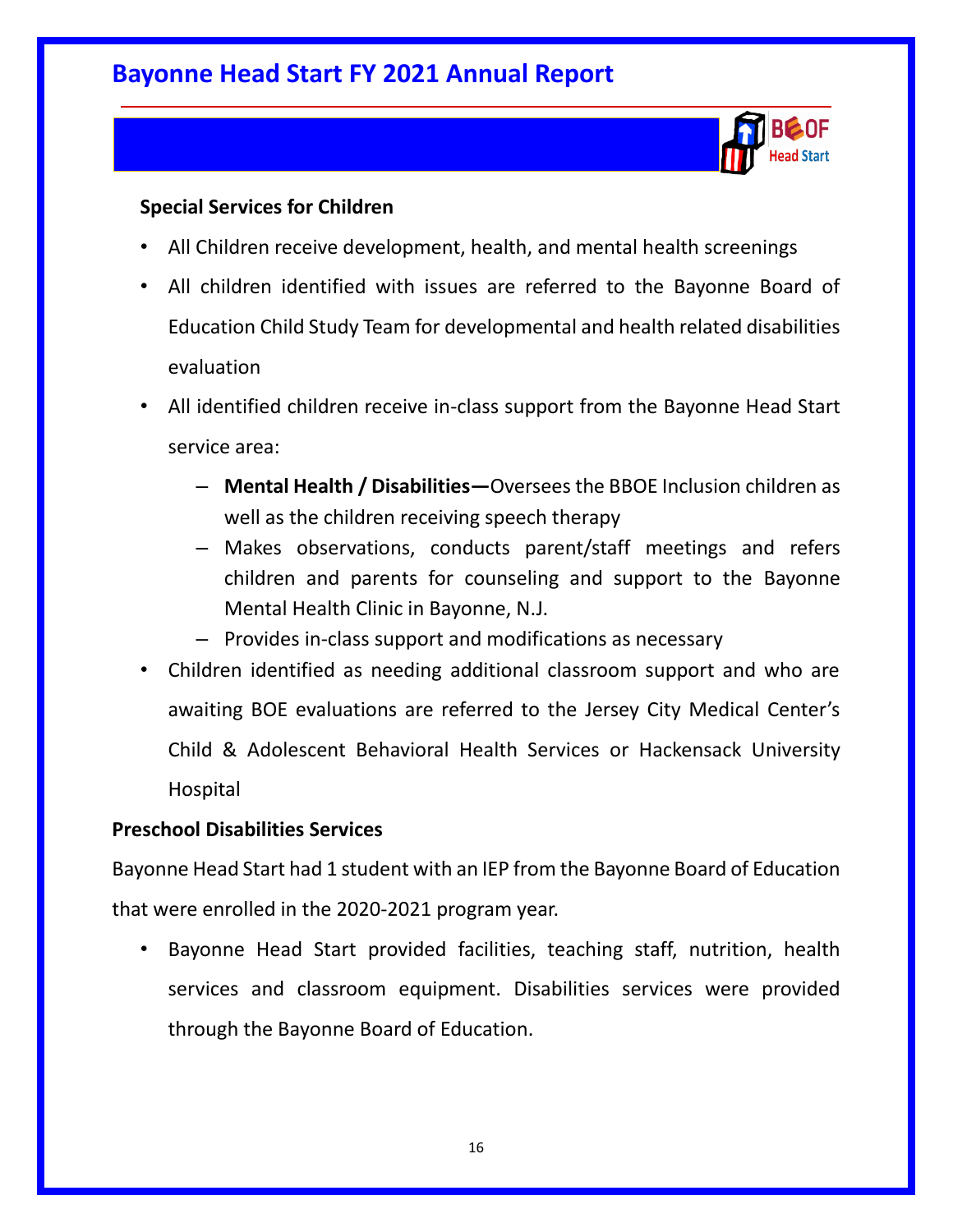![](_page_16_Picture_1.jpeg)

• Children were provided speech therapy through the Jersey City Medical Center (JCMC) and Children's Specialized Hospital.

#### **Speech and Language Services for Head Start Children:**

- Identified children are referred to the Jersey City Medical Center or Children's Specialized Hospital
- Teaching staff support integrated speech and language development in the curriculum based on a child's individual needs

#### **Disabilities Services are an Integral Part of Kindergarten Readiness**

- Bayonne Head Start is a key provider of disabilities services to preschool-aged children in Bayonne
- Our early intervention and integrated services model address major developmental delays
- Providing Preschool Disabilities Services for speech and language is valuable because children are better prepared for kindergarten and costs may be reduced to support these children once they enter kindergarten
- Bayonne Head Start Preschool Disabilities Services can positively impact children's success in kindergarten and beyond
- Preschool Disabilities Services for speech and language can mitigate the need for increased and additional services once a child enters Kindergarten

#### **Preparing Children for Kindergarten**

Throughout the year Bayonne Head Start children's development is assessed and monitored to ensure success in their cognitive growth. Families are encouraged to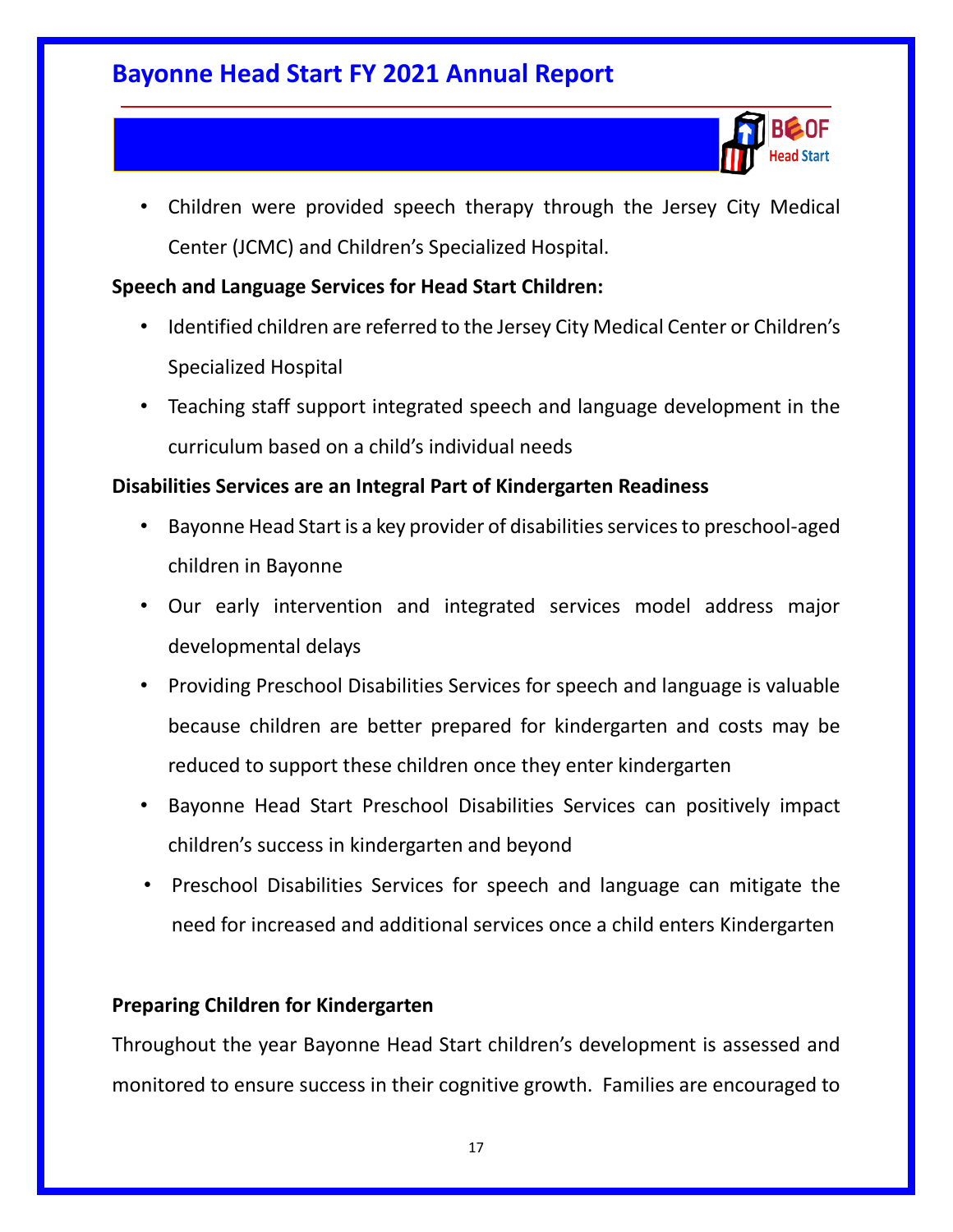![](_page_17_Picture_1.jpeg)

participate in trainings, workshops and conferences to maintain a strong partnership between school and home. Various in-house and community services such as intervention for a child are available to better serve our families' needs. Education Curriculum meetings are offered several times a year to assist parents with math and literacy in the home to support school readiness goals.

#### **School Readiness**

Bayonne Head Start provides a full range of high quality early childhood education services that prepare children to be successful in school:

- Classroom routines (attendance, following schedules, listening)
- Emergent academic skills
- Familiarity with taking standardized testing
- Appropriate social behaviors
- Self- management

The High Scope Curriculum supports children at their developmental level and helps them build upon it in a social setting. Our CLASS (Classroom Assessment Scoring System) is used to assess the quality of teacher-child interactions. COR Advantage is used to track and measure children's progress.

**COR Advantage Domain Report by marking period:** 

| <b>COR Domain</b>               | Period 1 | Period 2 |
|---------------------------------|----------|----------|
| Approaches to Learning          | 2.62     | 3.69     |
| Physical Development and Health | 3.14     | 4.14     |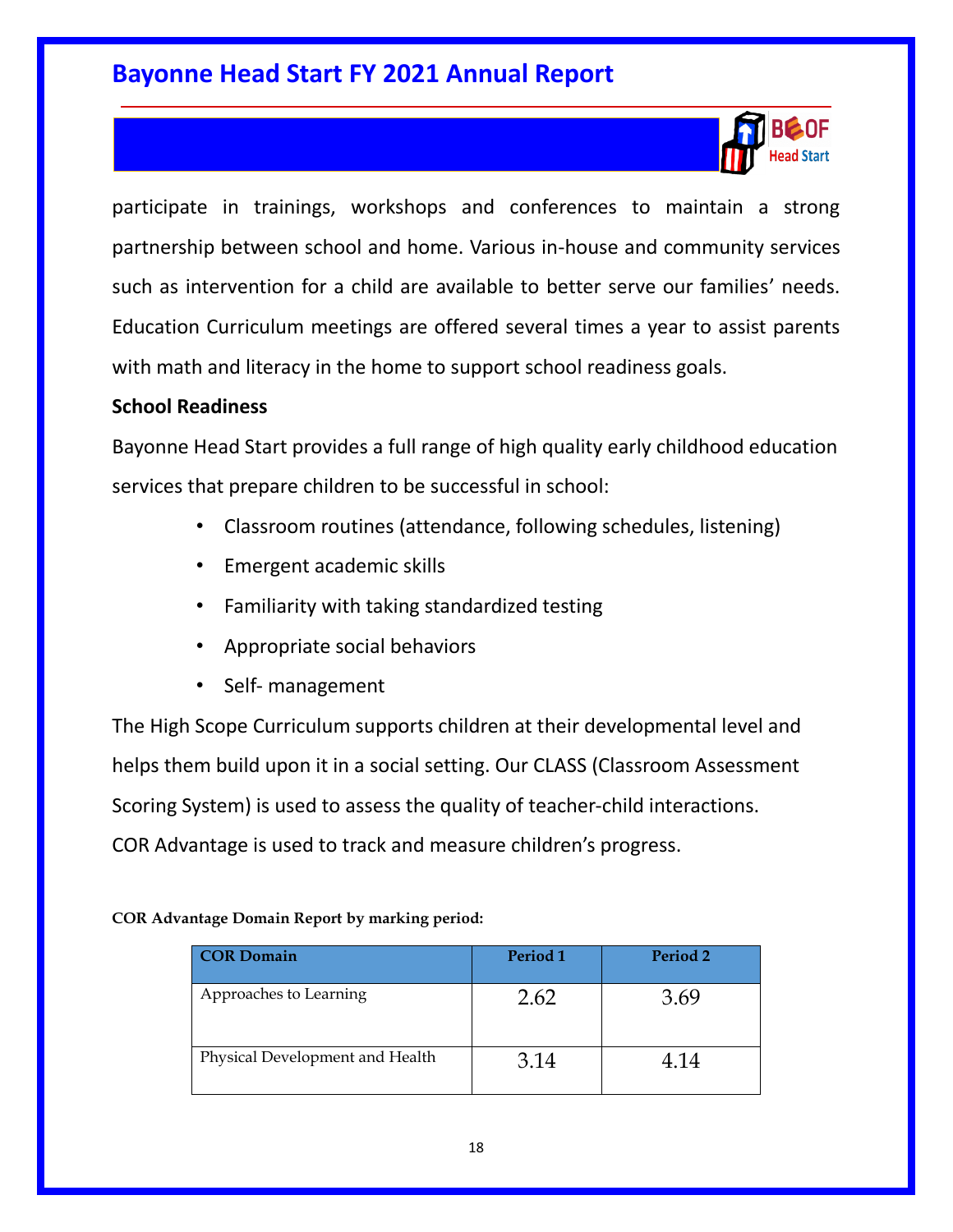![](_page_18_Picture_1.jpeg)

| Language, Literacy and    | 2.54 | 3.62 |
|---------------------------|------|------|
| Communication             |      |      |
|                           |      |      |
| <b>Mathematics</b>        | 2.63 | 3.65 |
| English Language Learners | 4.52 | 5.43 |

#### **Transition**

Visits to the district kindergartens are scheduled so children have a realized and positive experience with transitioning from pre-school to kindergarten. An annual Kindergarten transition meeting is held for families. District school members such as the Director of Early Childhood Education and kindergarten teachers are invited to present an informative meeting for families along with handouts regarding what to expect.

The children prepared an "*All about Me*" booklet with their families to give to their kindergarten teachers on their first day of school. The children visited the local District Schools for a kindergarten transition activity.

#### **Family Involvement**

Bayonne Head Start parents had an opportunity to participate in trainings that included child growth and development, child abuse, lead poisoning and poison control, emergency preparedness, and clean air. Parents also had ample opportunities to volunteer to assist teachers in the classroom.

Additional family involvement activities included:

 $\rightarrow$  Parent Committee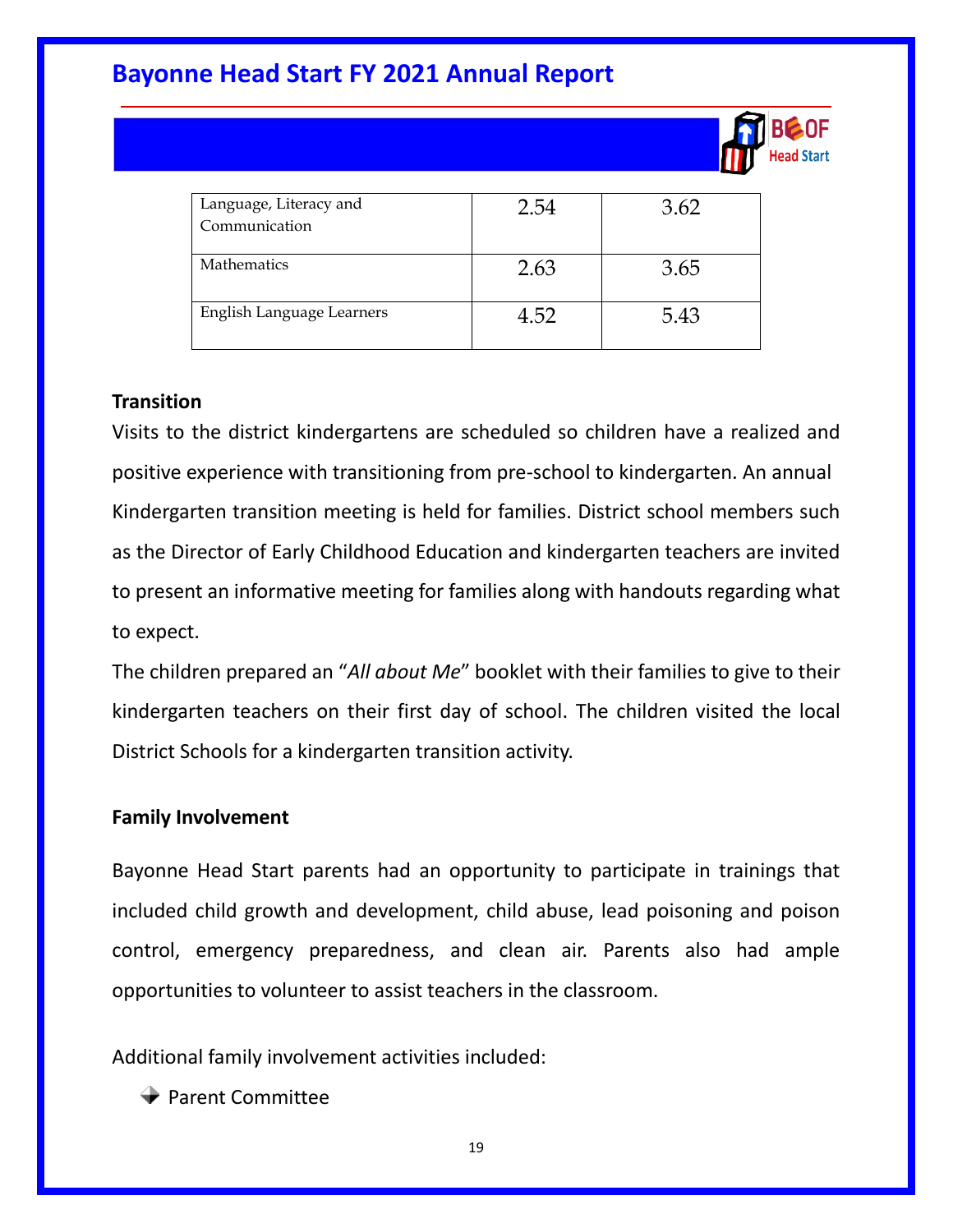ad Start

- **→ Policy Council**
- **→** Classroom Workshops
- $\rightarrow$  Parent Orientation Meeting
- **Education Curriculum Meetings**
- $\rightarrow$  Mental Health / Disabilities Group Meetings
- $\rightarrow$  Health Advisory Committee Meetings
- $\rightarrow$  Fatherhood Activities
- **→** Fathers Bring Your Child to School Day
- $\rightarrow$  Multi-cultural Activities in the Classroom
- $\blacktriangleright$  Reading in the Classroom on Dr. Seuss Day
- **→ Parent Teacher Conferences**
- **→** Family Fun Day
- $\rightarrow$  Self- Assessment

#### **New Head Start 5 Year Grant**

Bayonne Head Start received notification and was awarded year 2 of the 5-year continuation grant from 2/1/2022 - 1/31/2023.

#### **On-Site Monitoring Review**

From October 1, 2018 to October 4, 2018 the Administration for Children and Families (ACF) conducted a Focus Two "Program" monitoring review. Based on the information gathered during the review, the program is fully compliant with all of the requirements of the Head Start Performance Standards, laws, regulations and policy requirements.